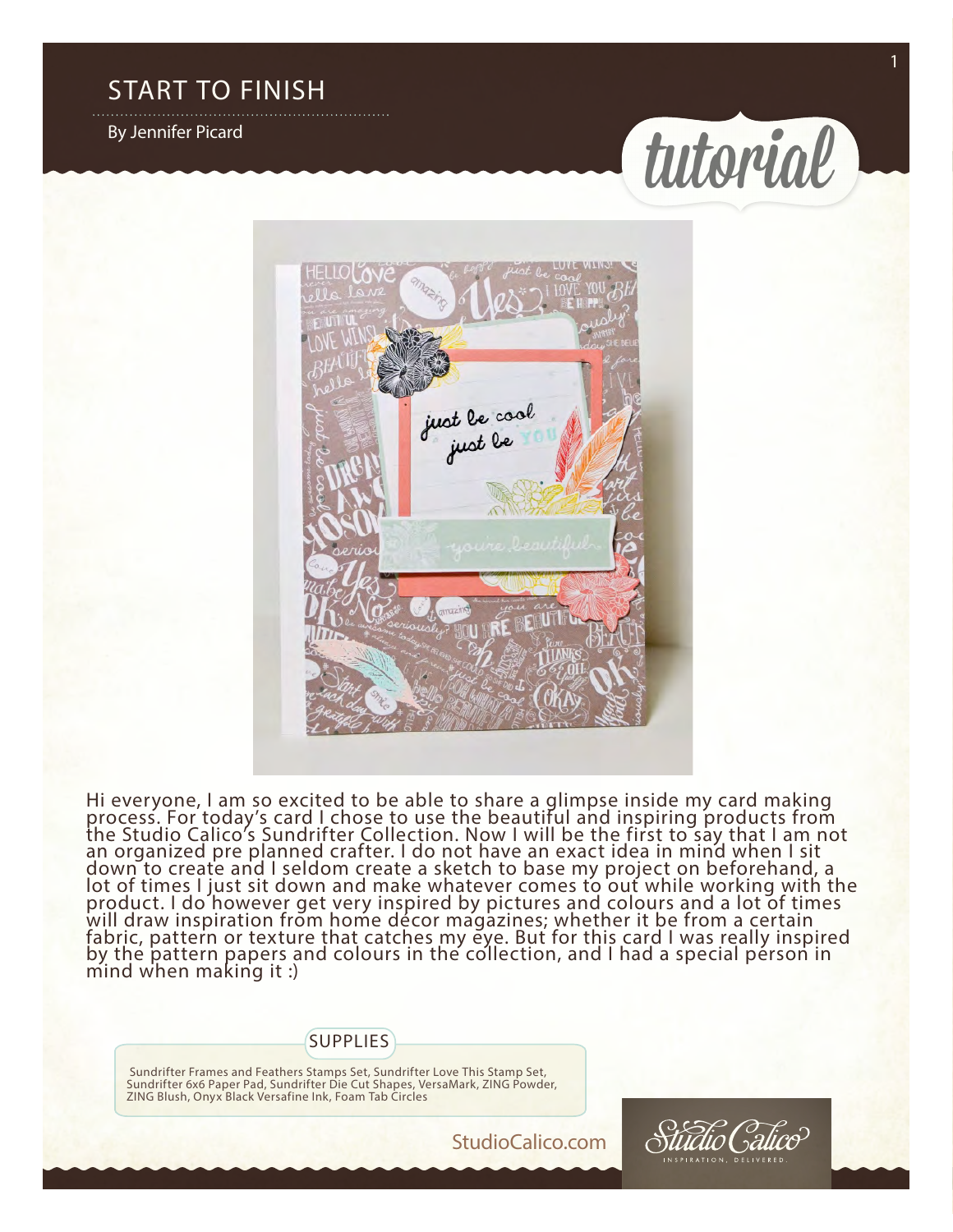## START TO FINISH

By Jennifer Picard





1. I laid out all of the products I wanted to use in front of me and then picked the stamps, papers and embellishments that I wanted to use.

2. Having a teenage daughter the Love Wins pattern paper really spoke to me and I knew it would be perfect for this card.



3. One thing I love about stamps is that there are so many great and different sentiments out there to choose from, however even if you don't have just the "right" one you can create something that suits your needs by masking off part of the stamp. For my card I wanted the full sentiment as well as part of it stamped.

StudioCalico.com

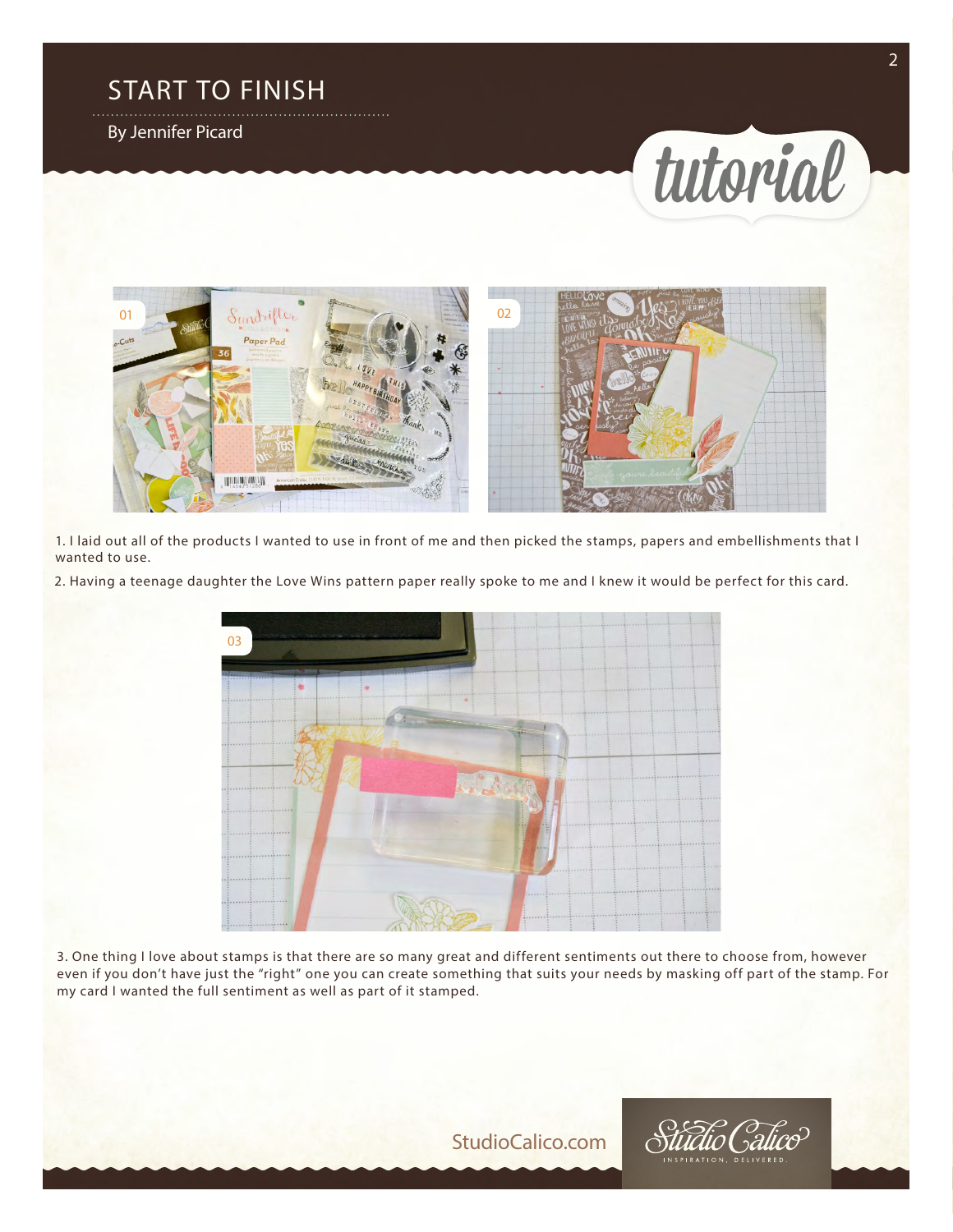### START TO FINISH

By Jennifer Picard





4. I wanted the second part of my sentiment to really stand out as it was important for me to really convey the whole message of the card. And of course what better way to add some fun definition to a project then with a little ZING embossing powder.

05just le cool<br>just le vazin

5. I then began arranging the die cuts that I had chosen around the stamped area.

StudioCalico.com